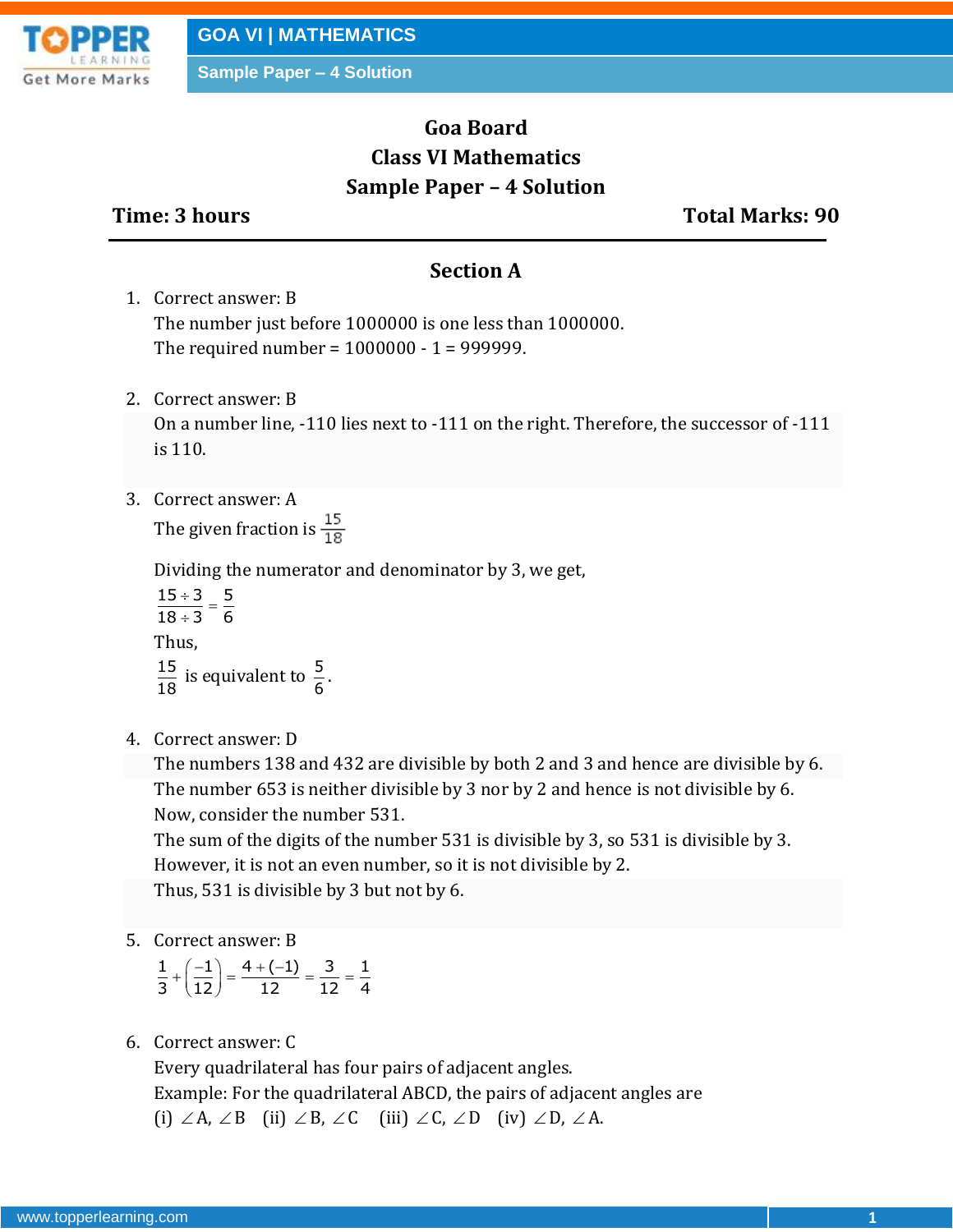

- 7. Correct answer: B  $0.3 < 0.4 < 0.5 < 0.8$  is correct.
- 8. Correct answer: B 8
- 9. Correct answer: B Perimeter =  $AB + BC + CD + DE + AE$  $= 16 + 12 + 10 + 8 + 12$  $= 58$  cm
- 10. Correct answer: B  $6y - 2$
- 11. Correct answer: B

$$
1:2 = \frac{1}{2} = \frac{1 \times 2}{2 \times 2} = 2:4
$$

- 1:2 is proportional to 2:4.
- 12. Correct answer: C

Following image is an example of the line:



13. Correct answer: A

$$
0.6 = \frac{6}{10} = \frac{3}{5}
$$

14. Correct answer: A

Cost of  $k$  chocolates = Rs. 6 $k$ Hence, cost of one chocolate = Rs.  $6k \div k$  = Rs. 6

- Thus, Cost of 5 chocolates is Rs.  $6 \times 5 =$  Rs. 30
- 15. Correct answer: B

 $3:4:: x:8$  $\frac{3}{4} = \frac{x}{8}$ Gives,  $4x = 24$ Or,  $x = 6$ .

16. Correct Answer: C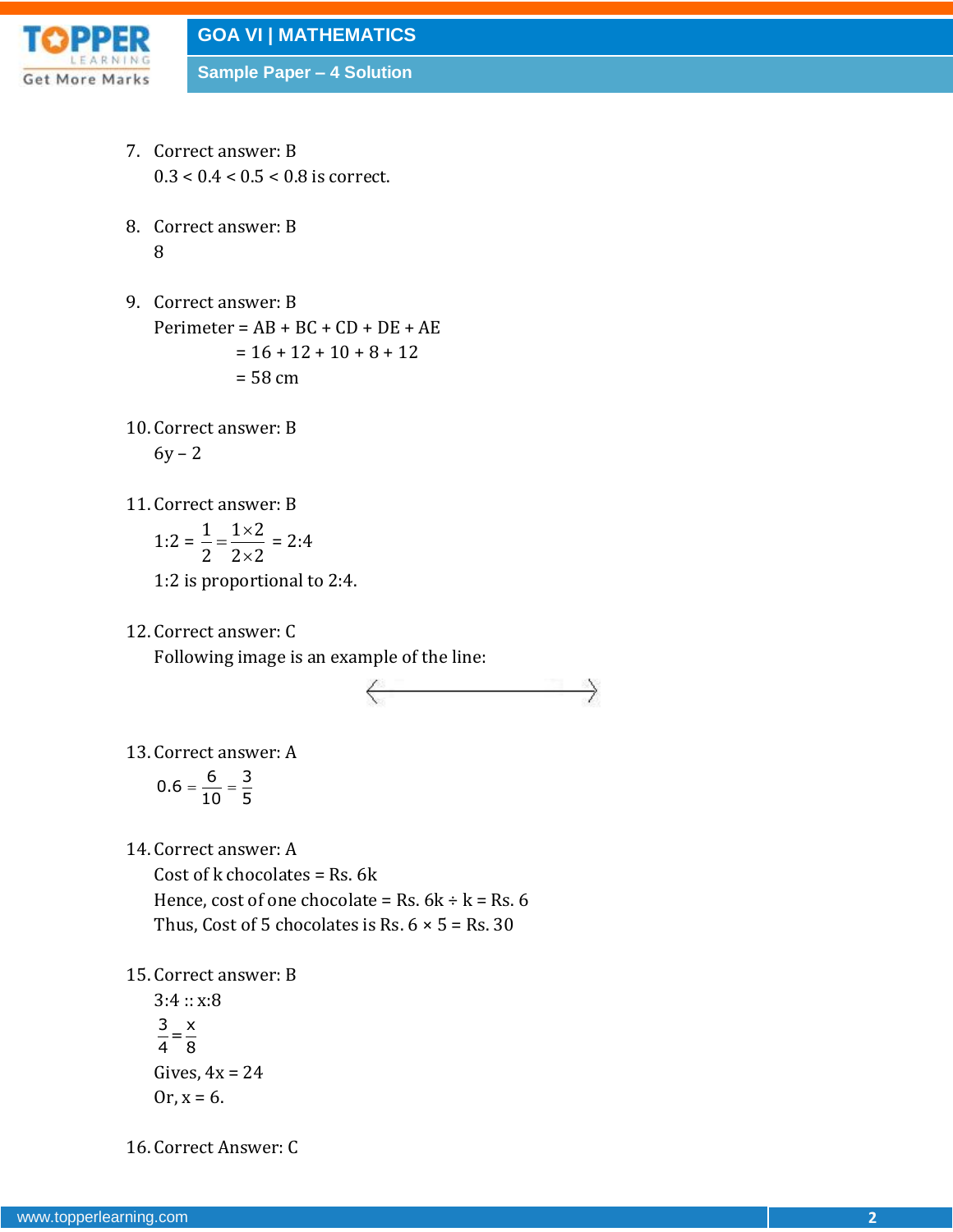

## **Section B**

```
17. We have:
```

$$
5\frac{1}{6} - 3\frac{5}{9} = \frac{(5\times6) + 1}{6} - \frac{(3\times9) + 5}{9} = \frac{31}{6} - \frac{32}{9}
$$

LCM of 6 and 9 =  $(3 \times 2 \times 3) = 18$ 

Converting fractions to like fractions and subtracting:

$$
\frac{31}{6} - \frac{32}{9}
$$
\n
$$
= \frac{(31 \times 3) - (32 \times 2)}{18}
$$
\n
$$
= \frac{93 - 64}{18}
$$
\n
$$
= \frac{29}{18}
$$
\n
$$
= 1\frac{11}{18}
$$

18. Number of circles in step  $1 = 3 = 1 \times 2 + 1$ 

Number of circles in step  $2 = 5 = 2 \times 2 + 1$ 

Thus, we can observe that the number of circles is obtained by multiplying the step number by 2 and then adding 1.

Therefore, the number of circles in the  $100<sup>th</sup>$  step =  $(100 \times 2) + 1 = 201$ 

19.

| 2  | 20570 |  |  |
|----|-------|--|--|
| 5  | 10285 |  |  |
| 11 | 2057  |  |  |
| 11 | 187   |  |  |
| 17 | 17    |  |  |
|    | 1     |  |  |
|    |       |  |  |

 $20570 = 2 \times 5 \times 11 \times 11 \times 17$ 

20. Number of students who like hockey = 14 Number of students who like football = 13 Difference =  $14 - 13 = 1$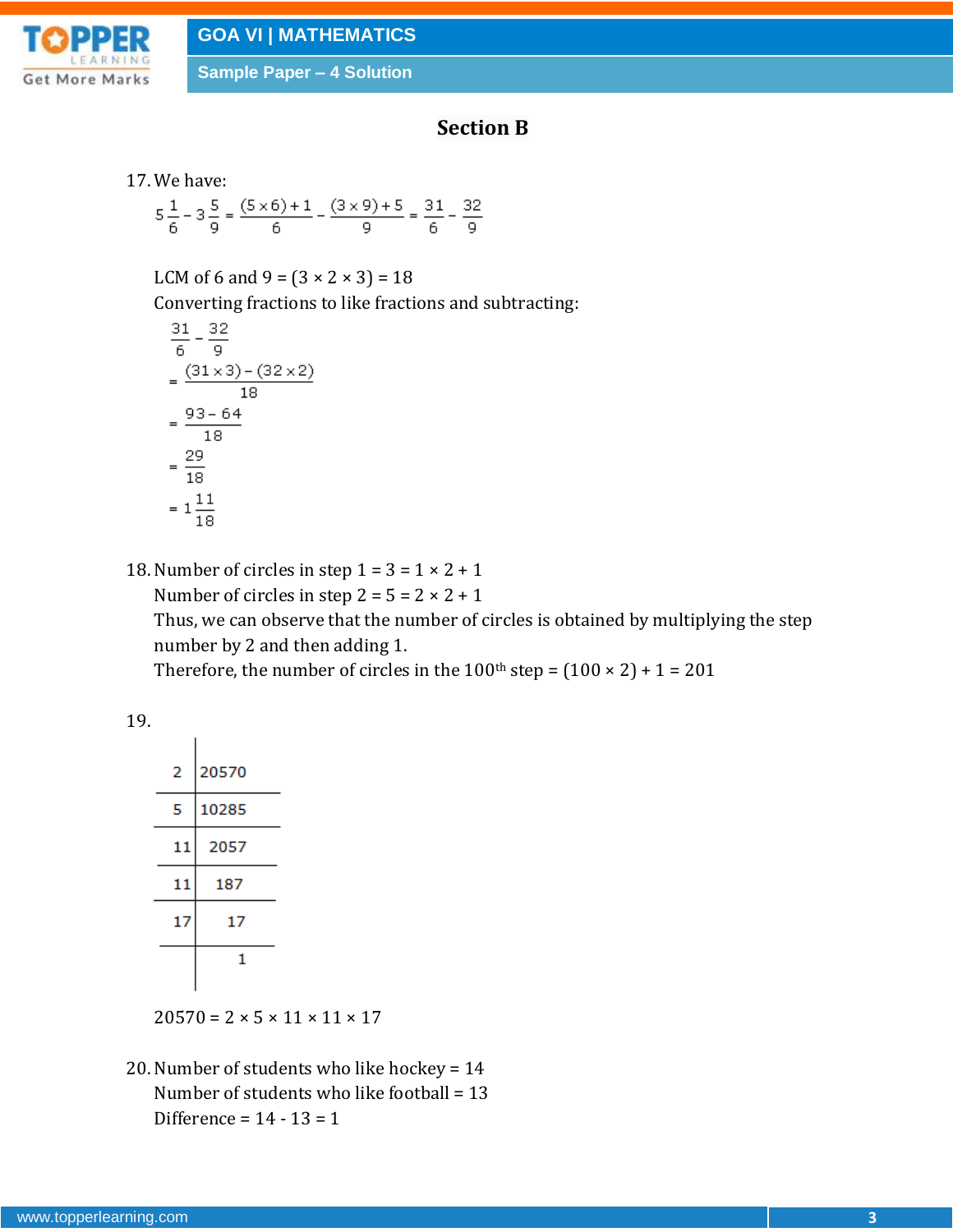

- 21. Length of the bed sheet = 2.5 m Breadth of the bed sheet = 2 m Area covered by the bed sheet = length  $\times$  breadth  $= 2.5 \times 2$  $= 5 m<sup>2</sup>$
- 22.Speedof the bus= v km per hour Distance travelled by the bus in 10 hours = 10v km

According to the question,

Distance from Delhi to Mumbai

= Distance travelled by bus in 10 hours + 80 km

- $= 10v$  km + 80 km =  $(10v + 80)$  km.
- 23. In 15 litres of petrol, car can travel 420 km.

Therefore, in 1 litre of petrol, car travel =  $\frac{420}{15}$ 15 = 28 km Therefore, in 8 litres, car travels =  $28 \times 8 = 224$  km Thus, the car can travel 224 km in 8 litres of petrol.

- 24. 90, 91, 92, 93, 94, 95 and 96 are the required numbers.
- 25. Let the isosceles triangle be ABC, in which  $AB = AC = 18$  cm. Also, the perimeter is given to be 50 cm, we need to find BC. Perimeter of triangle = 50 cm

 $AB + AC + BC = 50$  cm  $18 + 18 + x = 50$  cm  $36 + x = 50$  cm

26. 5g:6g =  $\frac{5}{6}$ 6 = 5:6 10kg:12kg =  $\frac{10}{10}$  =  $\frac{5}{6}$ 12 6 = 5:6 So,  $5:6 = 10:12$ . Therefore, the ratio 5g:6g and 10kg:12 kg are in proportion, i.e. 5:6 :: 10:12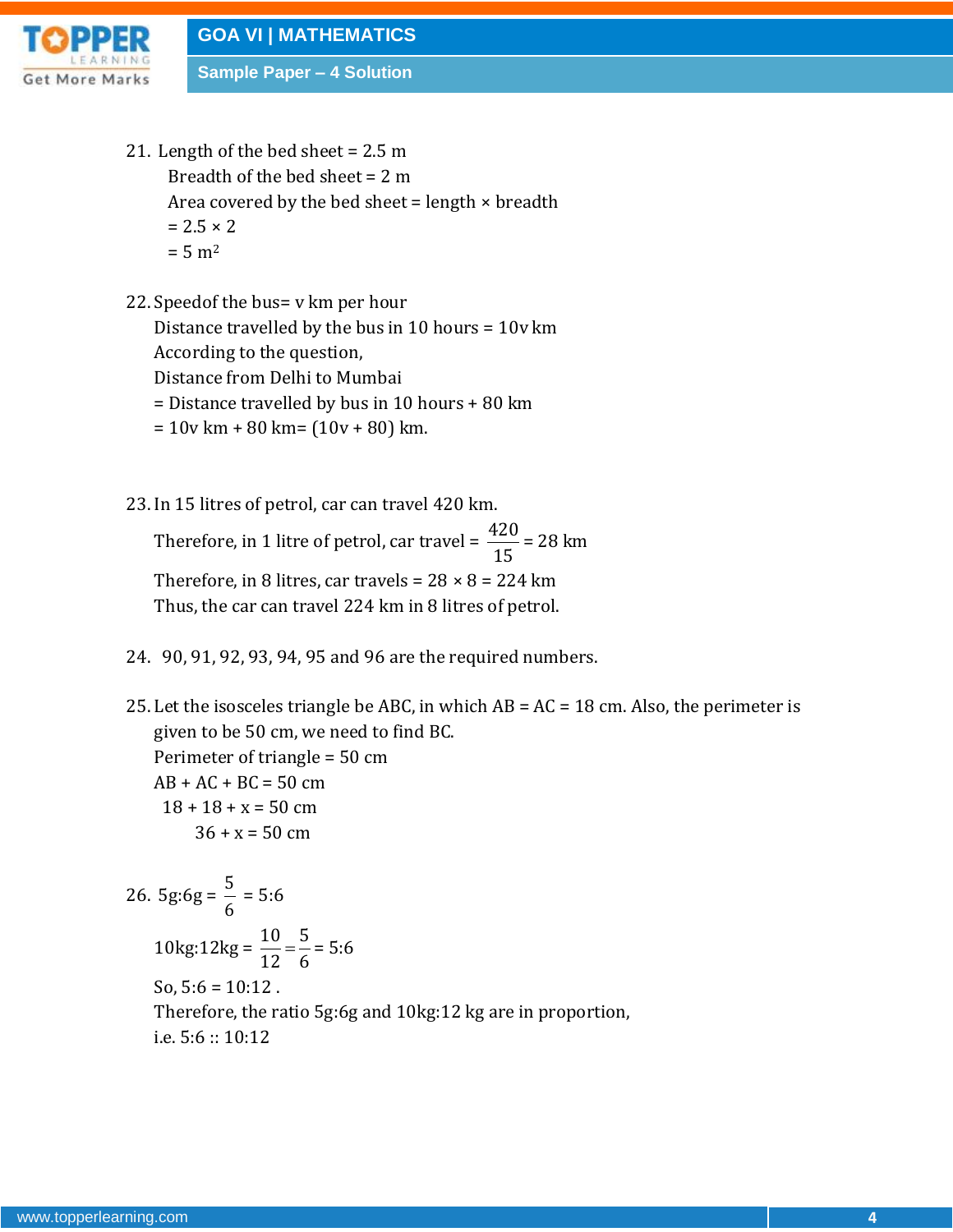

## **Section C**

27.Steps of construction:

1. Draw a line segment AB, take a point P above it.

2. Taking P as a centre and a suitable radius, draw an arc which cuts the line AB at two points: X and Y.

3. Taking X and Y as centre and suitable radius draw two arcs and let them intersect at Z.

4. Join PZ.

5. PZ is the required perpendicular on AB.



28. The opposite sides of a parallelogram are parallel and equal.

Therefore, LM = NO  $\Rightarrow$  2x + 2 = 40  $\Rightarrow$  2x = 38  $\Rightarrow$  x = 38/2  $\Rightarrow$  x = 19

29. Rs. 13550 estimated to the nearest thousands = Rs. 14000 Rs. 26788 estimated to nearest thousands = Rs. 27000 Total estimated money (to be received) = Rs.  $(14000 + 27000)$  = Rs.  $41000$ He has to pay Rs. 37000. And 41000 > 37000 Therefore, he will be able to pay his supplier with the money received.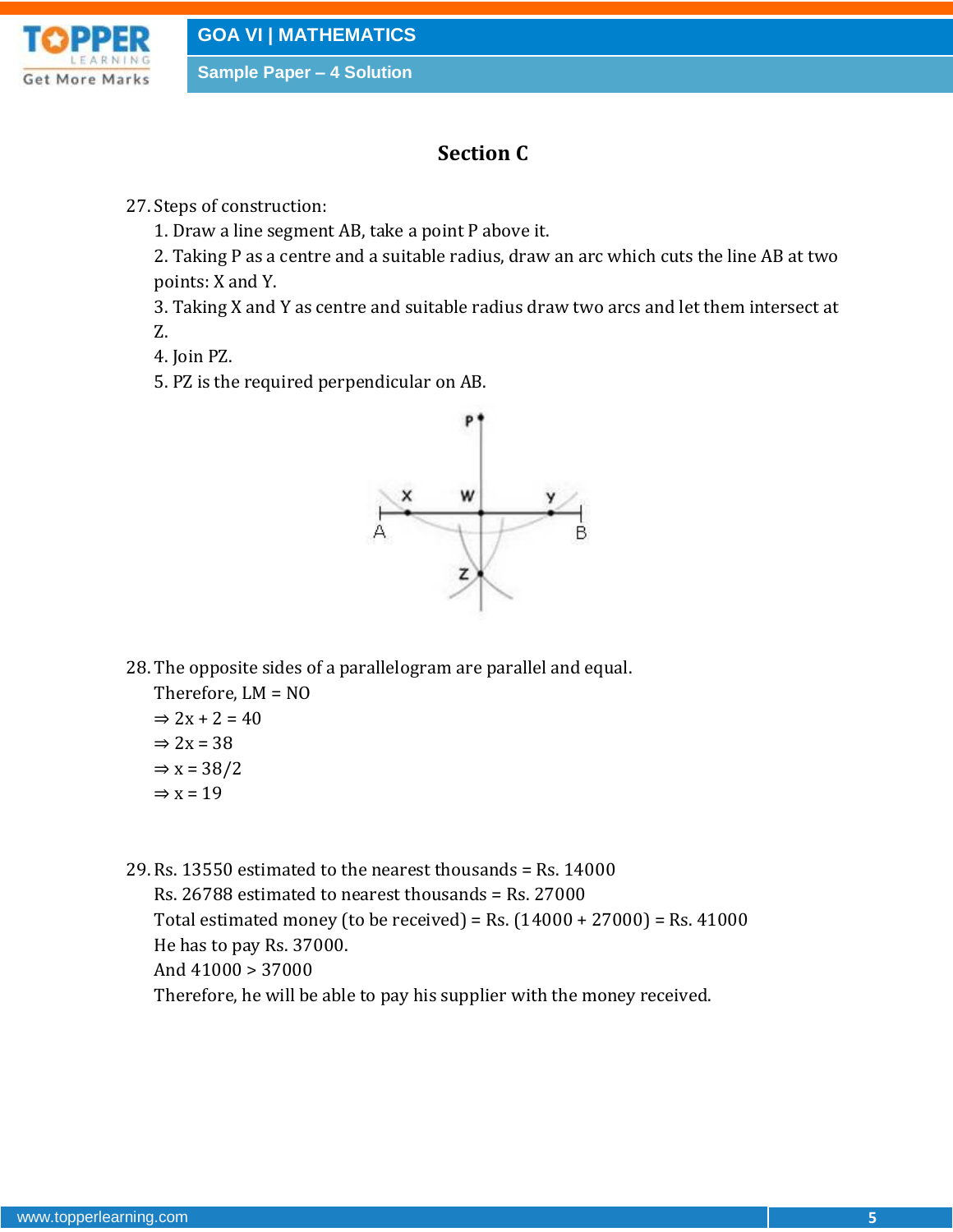

30. (a) In this case, time is unknown and distance is known. Therefore, we proceed as follows:

6 hours =  $6 \times 60$  minutes = 360 minutes

300 km is covered in 360 minutes

1 km distance is covered in =  $\frac{360}{200} = \frac{6}{7}$  min. 300 5

Therefore, 280 km can be covered in  $\frac{6}{5} \times 280 = 336$ min= 5hours 36mins

(b)In this case, distance is unknown and time is known. Therefore, we proceed as follows:

Distance covered in 6 hours = 300 km

Distance covered in 1 hour =  $\frac{300}{6}$  = 50 km 6

Therefore, distance covered in 10 hours =  $50 \times 10 = 500$  km.

- 31.(a) In 2009-April, May and in 2010-May, June.
	- (b) In 2009-May and in 2010-May.
	- (c) In 2009-June and in 2010-March and May
- 32. Let the amount of rice required be x.

Since, the amount of rice needed will be in proportion to the number of people, we have90:x::600:240

90 over x equals 600 over 240 rightwards double arrow x space equals space fraction numerator 90 cross times 240 over denominator 600 end fraction equals 36.

Hence, 36 Kg of rice will be required for 240 people.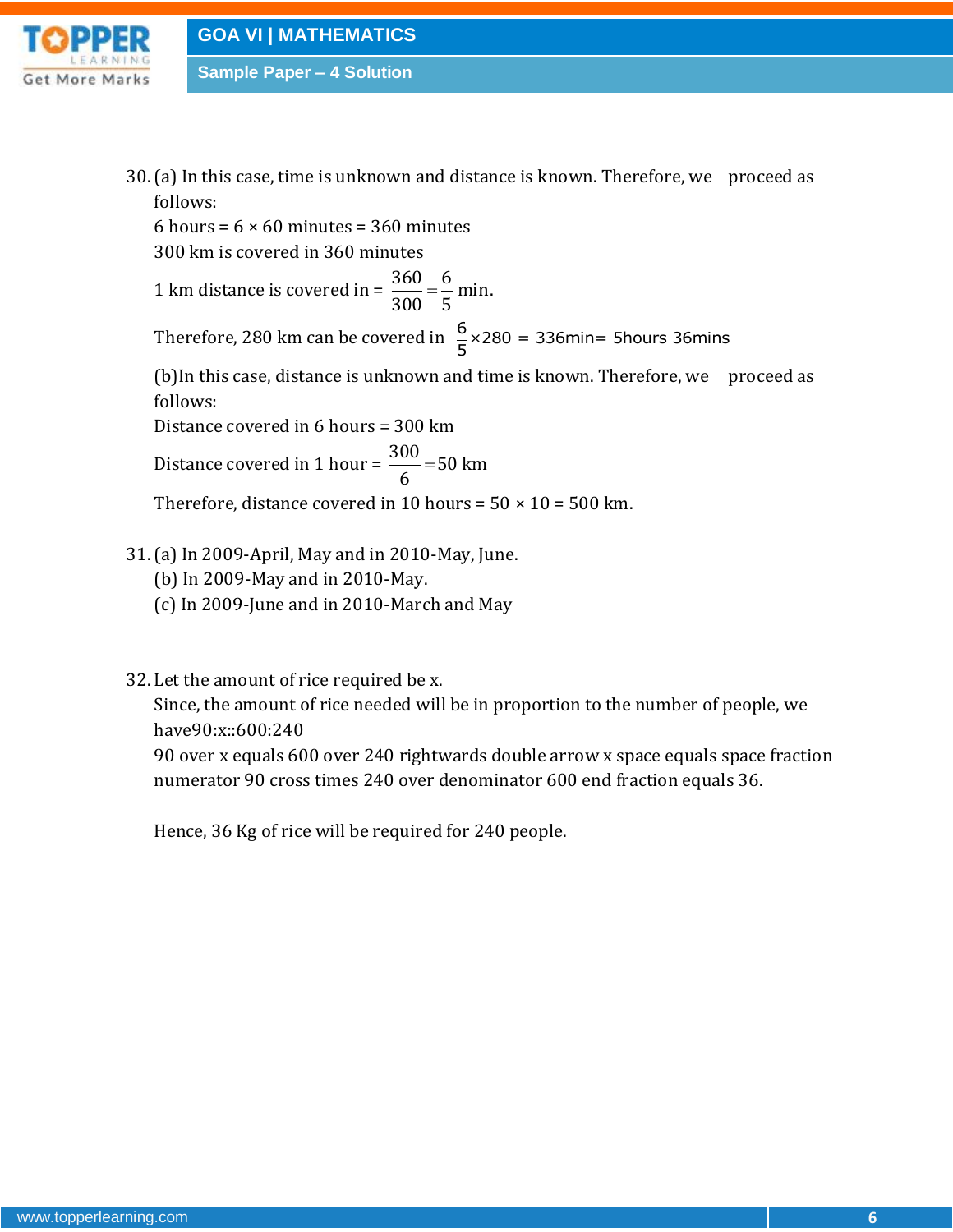

- 33.Steps of construction:
	- 1. Draw a line segment  $AB = 10$  cm.
	- 2. Draw the perpendicular bisector XY of AB, which cut AB at P.
	- 3. Draw the perpendicular bisector of AP, which cut AP at R.
	- 4. Draw the perpendicular bisector of PB, which cut PB at Q.
	- 5. Measure the length AR, RP, PQ and QB, each is of length 2.5 cm.



34. To find the least number leaving a remainder 9 when divided by numbers 10, 16 and 24, we need to find its LCM.

| 2              |   | 10 16 24            |  |
|----------------|---|---------------------|--|
| $\overline{2}$ |   | 5 8 12              |  |
| $\overline{2}$ | 5 | 4 6                 |  |
| $\overline{2}$ |   | $5 \quad 2 \quad 3$ |  |
| 3              | 5 | $1 \quad 3$         |  |
| 5              | 5 | $1 \quad 1$         |  |
|                |   | $1 \quad 1 \quad 1$ |  |

 $LCM = 2 x 2 x 2 x 2 x 3 x 5 = 240$  $\Rightarrow$  240 + 9 = 249 is the required number.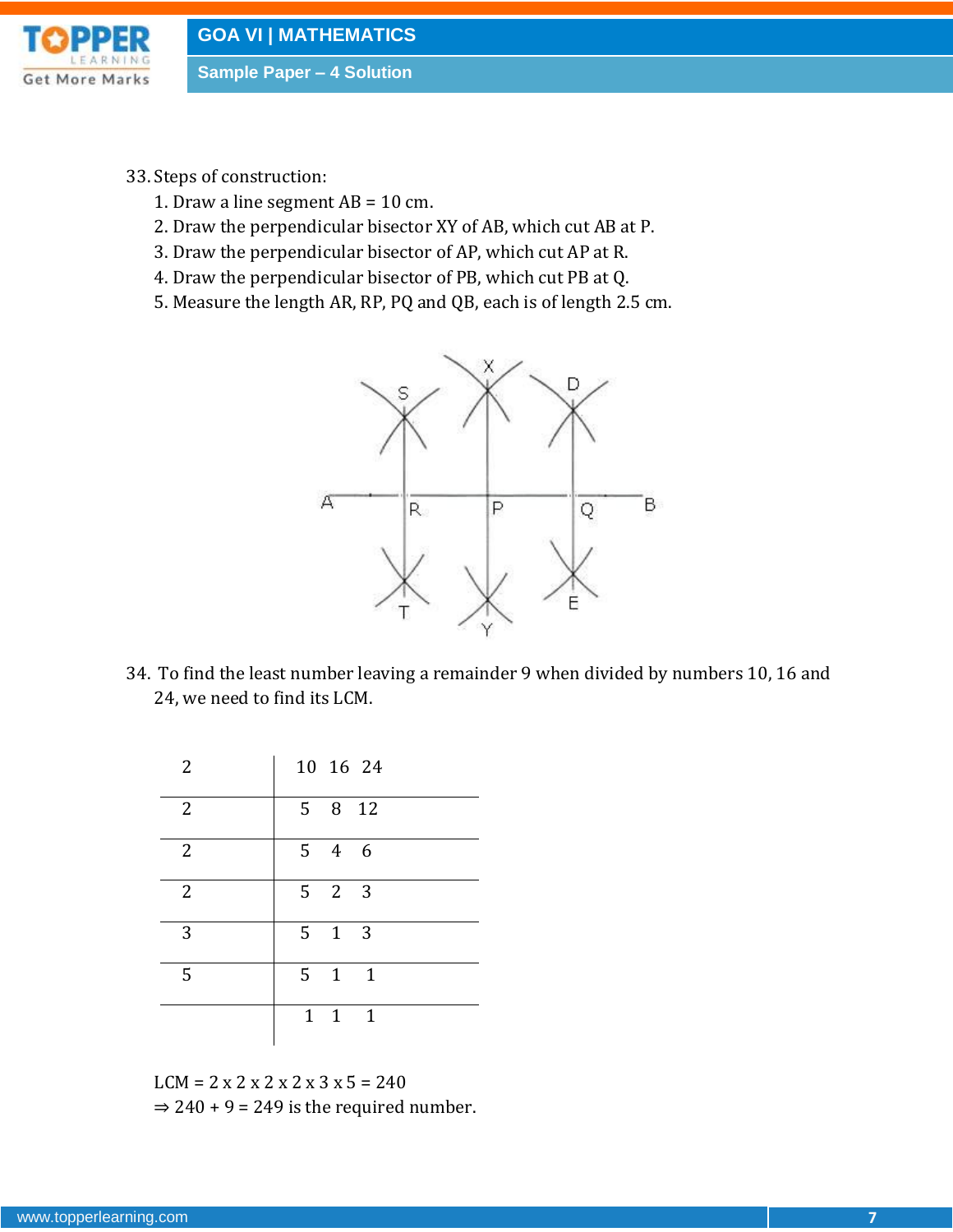

35. Let the quantity of flour that he purchased for Rs. 250 be x kg.

1st quantity:2nd quantity::1st cost:2nd cost

18:x::450:250

Product of extreme terms =  $18 \times 250 = 4500$ 

Product of the middle terms = 450x

 $450x = 18 \times 250$ 

 $450x = 4500$ 

 $x = 10kg$ 

36. HCF = 144; LCM = 6480; One of the numbers = 720

Now, we know that

Product of both numbers =  $HCF \times LCM$ 

∴ 720  $\times$  second number = 144  $\times$  6480

Second number =  $144 \times 6480$ 720  $\times$ 

Second number = 1296

### **Section D**

37. Area of a square wall = side  $\times$  side  $= 10 \times 10$  $= 100 \text{ m}^2$ Area of four square walls =  $4 \times 100$  $= 400$  m<sup>2</sup> Cost of painting  $1 \text{ m}^2$  of wall = Rs. 20 Therefore, total cost of painting = Rs.  $20 \times 400$ = Rs. 8000

38.(1) ABCDE is a pentagon.

(2) There are 5 pairs of adjacent sides as (i) AB,BC (ii) BC,CD (iii) CD,ED (iv) ED, EA (v) EA, AB.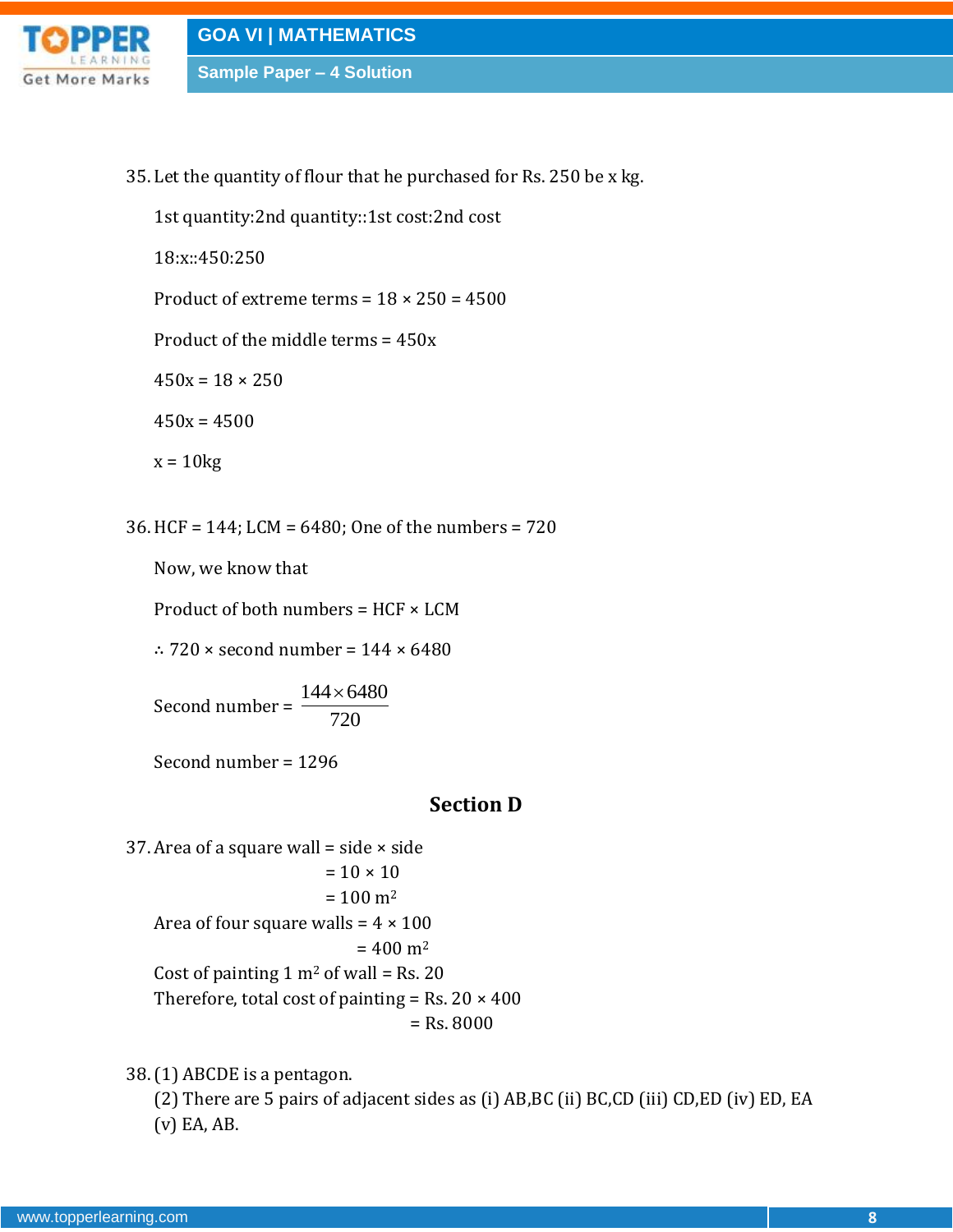

39. (a) Let the number be x. ∴Twice the number = 2x ∴ Equation becomes 2x + 6 = 10. Put  $x = 1$  in L.H.S.,  $2 \times 1 + 6 = 2 + 6 = 8$ Again, put  $x = 2$  $2 \times 2 + 6 = 4 + 6 = 10$ . Thus for  $x = 2$ , L.H.S. = R.H.S. So, the required number is 2.

(b) Let the number be x. ∴ L.H.S. = 6x - 3 and R.H.S. = 9 Put  $x = 1$  in L.H.S.,  $6 \times 1 - 3 = 6 - 3 = 3$ Again put  $x = 2$  $6 \times 2 - 3 = 12 - 3 = 9.$ Thus, for  $x = 2$ , L.H.S. = R.H.S. So, the required number is 2.

40. Weight of potatoes = 13kg 750g = 13.750 kg

Weight of tomatoes =  $8kg\,80g = 8.080\,kg$ 

Total weight of vegetables:

13.750 *kg* 8.080 *kg* 21.830 *kg*

Total weight of bag and vegetables = 22.200 kg

Total weight of vegetables in it = 21.830 kg

Weight of empty bag:

22.200 *kg* 21.830 *kg* 0.370 *kg*

Hence, weight of empty bag  $= 0.370$  kg = 370 g